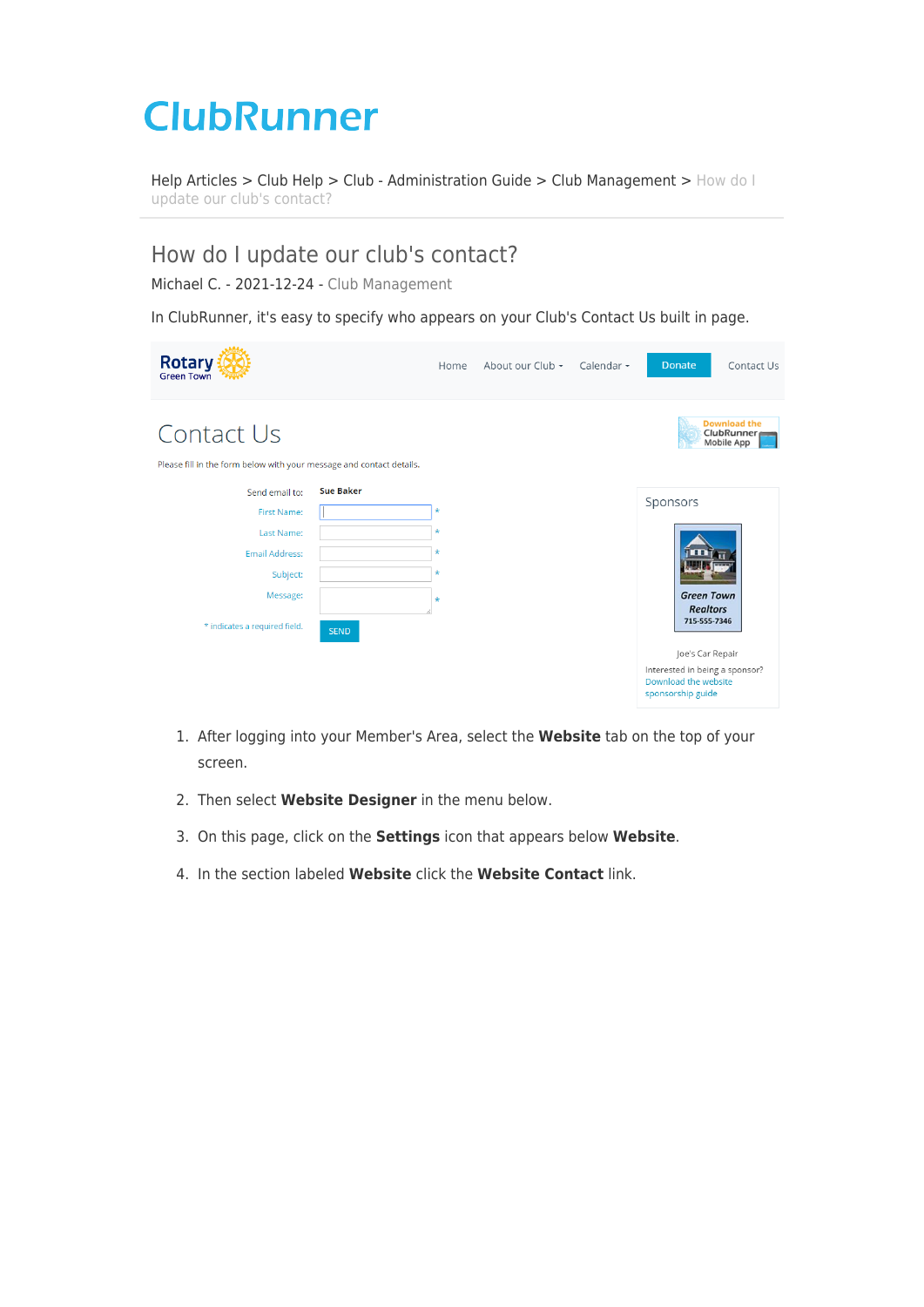### Website

#### **Website Contact**

Define the website contact who will receive inquiries from the general contact us form.

#### **Edit Meta Tags**

Add a description and other keywords that will be used and displayed in search engine results.

#### **Upload CSS**

Advanced users only. Upload a modified stylesheet to override the current theme.

#### **Search**

Show or hide Search field on your website.

5. This will take you to a page where you can update your Website Contact directly. By default, the system automatically assigns the current year secretary as the website contact. If one is not specified the system will then look to the next year club secretary then the current year President then the club administrator with the earliest Member ID available. To choose a specific Contact for your Club, click the section next to Select Member/Contact.

#### **Website Contact**

| Define recipient of general contact form                                                      |                       |                                                                                                                                                                                        |      |
|-----------------------------------------------------------------------------------------------|-----------------------|----------------------------------------------------------------------------------------------------------------------------------------------------------------------------------------|------|
| the current year President then the club administrator with the earliest Member ID available. |                       | By default, the system automatically assigns the current year secretary as the website contact. If one is not specified the system will then look to the next year club secretary then |      |
|                                                                                               | <b>Select Member:</b> | <b>Please Select Contact</b>                                                                                                                                                           |      |
|                                                                                               |                       |                                                                                                                                                                                        | Save |

6. A drop-down list of all your Club's members and Other Users with a valid email address will be displayed. You can select an individual from this list to make them the new Website Contact